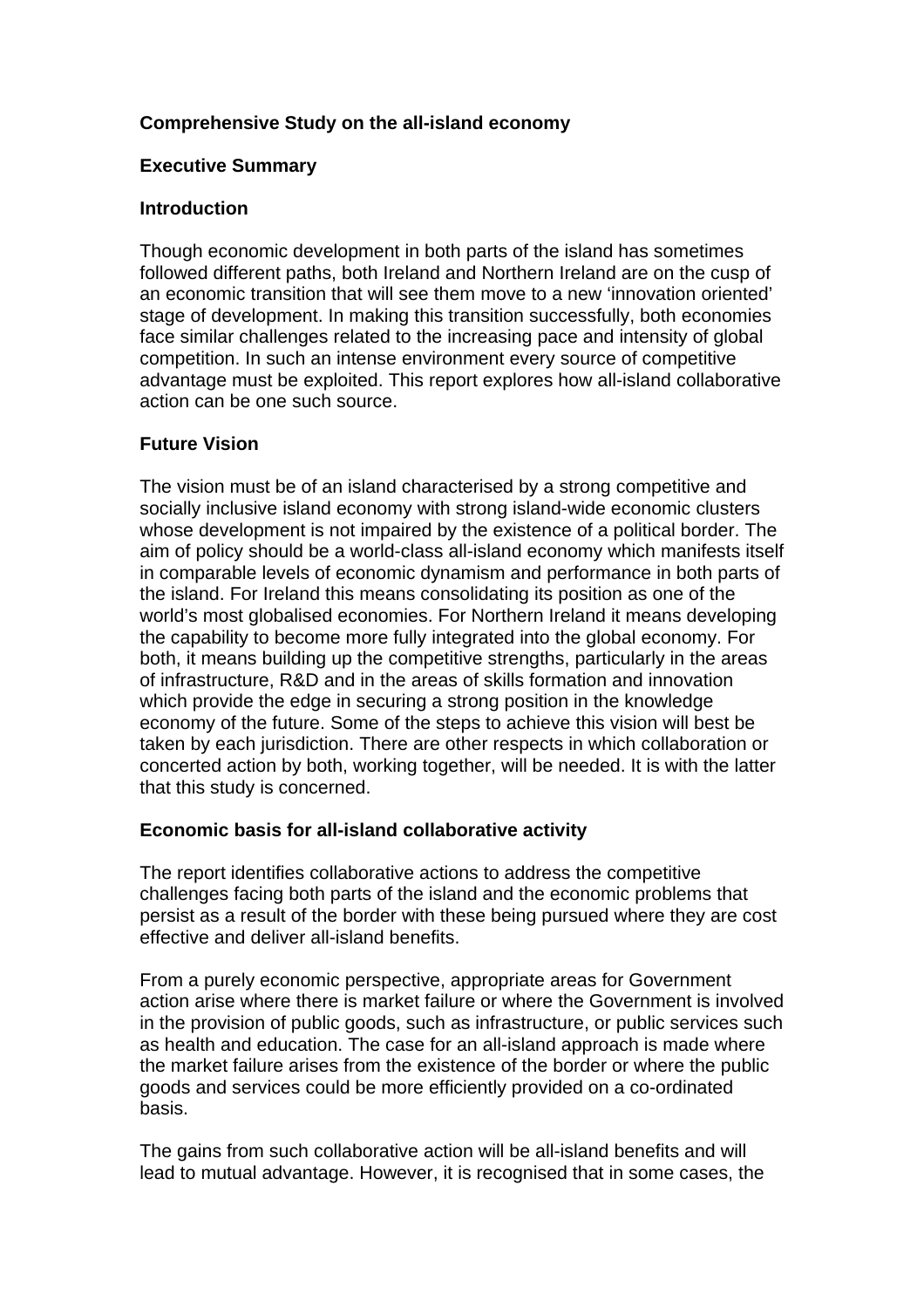incidence of the economic gains may be variable in different regions or across both jurisdictions within an overall context of bringing benefits to the island.

# **Areas for collaboration**

The study identifies a number of areas where co-ordinated policy intervention can prove beneficial to the citizens in both jurisdictions on this island. These include

- interventions to support research and development and the development of the knowledge economy
- interventions in the education and training systems to enhance human capital
- enhanced co-operation in the provision of health and educational services
- enhanced co-operation and co-ordination in the provision of key infrastructure including energy, transport and telecommunications
- co-operation on trade and investment promotion
- enhanced co-operation in support of enterprise and business development
- improved regulatory environment (including fiscal measures).

## **Infrastructure**

Both Governments are undertaking massive investments in infrastructure. Taken together, total North and South investment in infrastructure could amount to over €100billion/£68billion over the next ten years. This presents an unprecedented opportunity to work together to create world class infrastructure and maximise returns on these investments.

Co-operation on infrastructure will deliver:

- more efficient planning
- more efficient, joined-up delivery
- better value for money
- more balanced regional development, addressing border effects
- economies of scale in public investments
- better deals from financial markets

## *Spatial Planning*

Co-ordinated spatial planning and development on the island of Ireland facilitating better integration between the considerable capital investment anticipated over the coming years.

• Develop a new framework for collaborative action between the two spatial planning strategies on the island.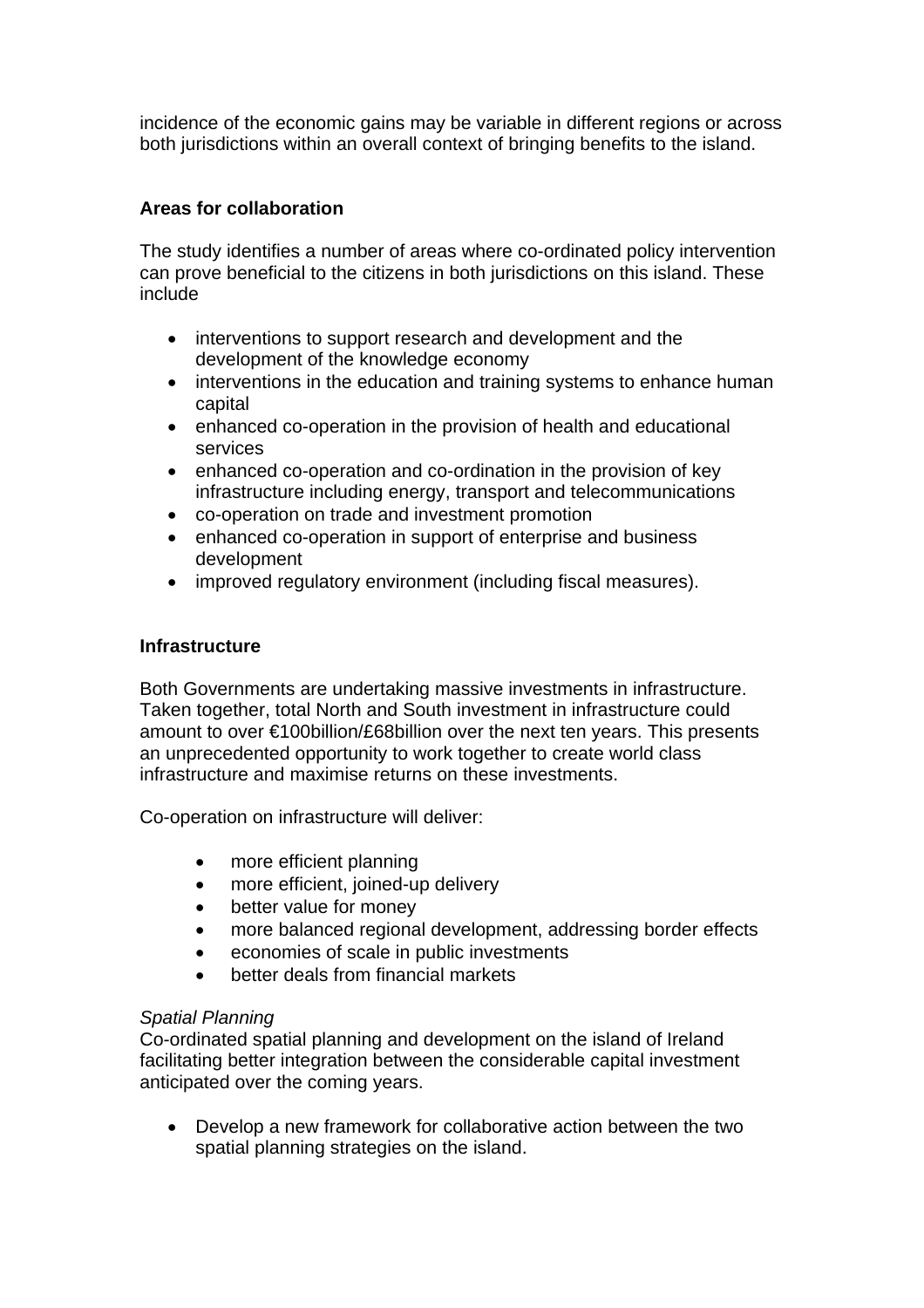## *Roads*

An integrated and regionally-balanced road network, enhancing key routes between the major urban centres on the island. High level goals include

- Completing the upgrade of the critical Dublin-Belfast route
- Examining the future of strategic road links, including the routes from Belfast and Dublin to the North West
- Providing significant funding for cross-border routes under Transport 21 and NI Investment Strategy plans

This is a key prerequisite for the development of thriving cross-border economic corridors, especially in those parts of the island that have historically enjoyed less economic success, such as the border counties and the North West.

# *Rail*

An integrated rail network throughout the island can further underpin economic growth.

• The model for co-operation in rail services is the Belfast/Dublin Enterprise Service. The two Governments are committed to reviewing both the frequency of services and journey time of this key service.

# *Airports and Ports*

An all-island approach to developing ports, airports, air routes and access – while promoting competition - can result in more effective strategic planning, better investment decisions and an improved service to business and consumers.

• The two Governments have jointly committed €15 million to the development of the City of Derry Airport for the benefit of citizens throughout the North West.

## *Energy*

Both Governments face an increasing challenge to provide a reliable, secure and competitively priced energy supply on the island for businesses and consumers alike. Developing this supply will be key in maintaining and enhancing competitiveness and economic growth. High level goals are to

- Increase electricity generating capacity
- Enhance interconnection of the electricity and gas supply systems, North and South (including enhanced East/West interconnection)
- Enhance gas storage facilities on the island
- Promote renewable energy including significant progress on concepts such as micro-generation, bio-fuels and solar, marine and wind generation
- Co-ordinate regulatory activity
- Address climate change and emissions policies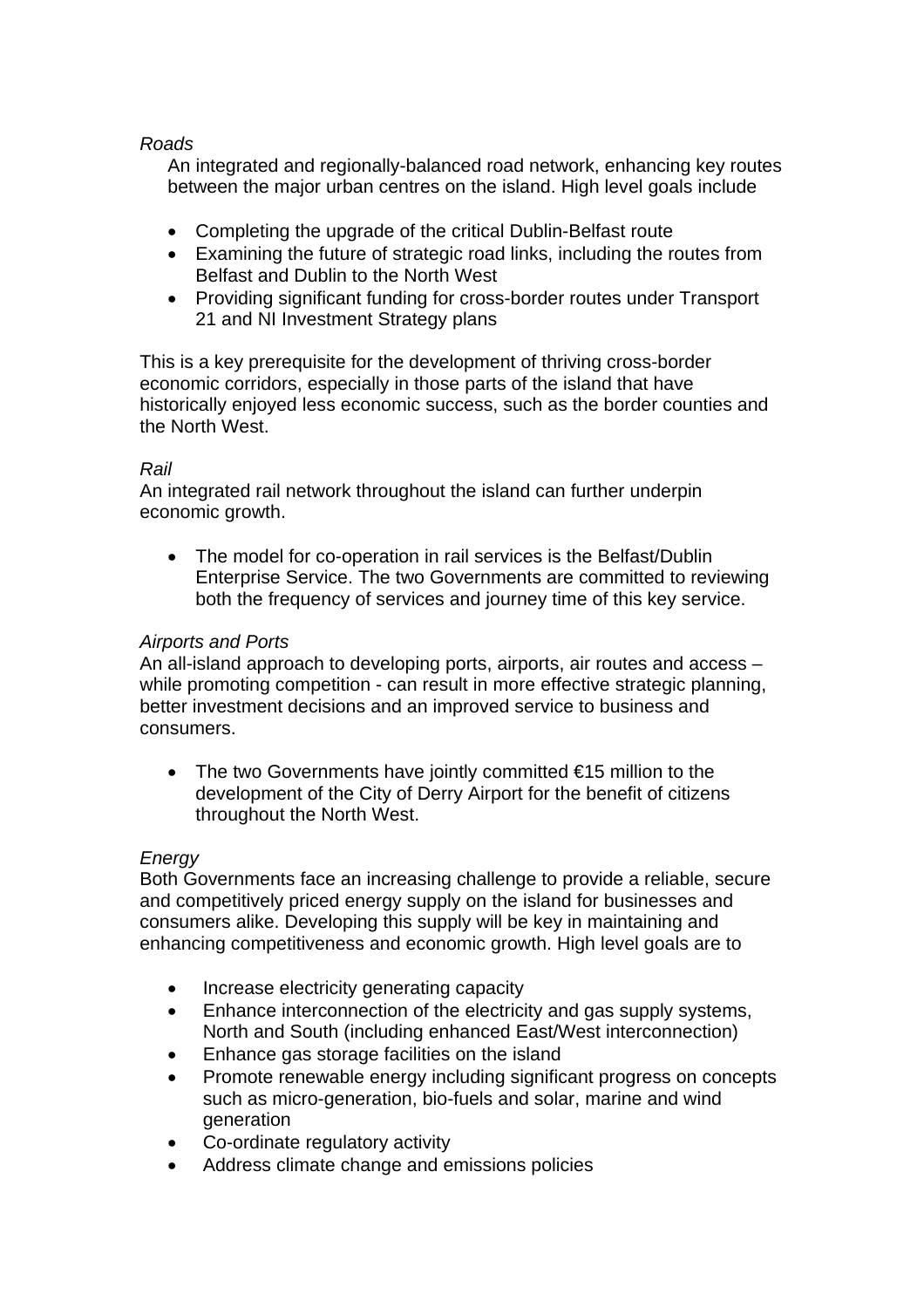• Promote energy efficiency on an all-island basis in 2007.

## *Telecoms*

Both Governments are working together to stimulate competition and investment in high speed telecoms on the island to help deliver a number of high level goals, including

- securing competitively priced cross border telecommunications services;
- increased international connectivity links between the island and North America and Europe; and
- improving accessibility in all areas, but with particular attention to rural & marginalised communities, to advanced communications and information technologies.

# **Science, Technology and Innovation**

Given the loss of competitiveness in traditional industries and the low current spend on R&D compared to many competitor economies, there is an urgency attached to making the knowledge economy a reality in Ireland, North and South. Accordingly, the opportunity afforded by cross border collaboration in this area should be eagerly grasped.

## *High level goals*

- Promote high level collaboration on the island to help off set the limitations of scale in both jurisdictions and provide a stronger base from which to develop international contacts.
- Connect the island's research community to international research networks.
- Develop greater policy coherence in science, technology and innovation
- Stimulate all-island collaboration in R&D and secure the optimal exploitation of the competences in research across the island

## *Actions*

The next Irish Government Call for Proposals for the establishment of a new Centre for Science, Engineering and Technology will be made on an all-island basis;

Establishing a new All Island scheme to promote and support increased participation by SMEs on a cross border basis for the mutual enhancement of the draw down of EU funds.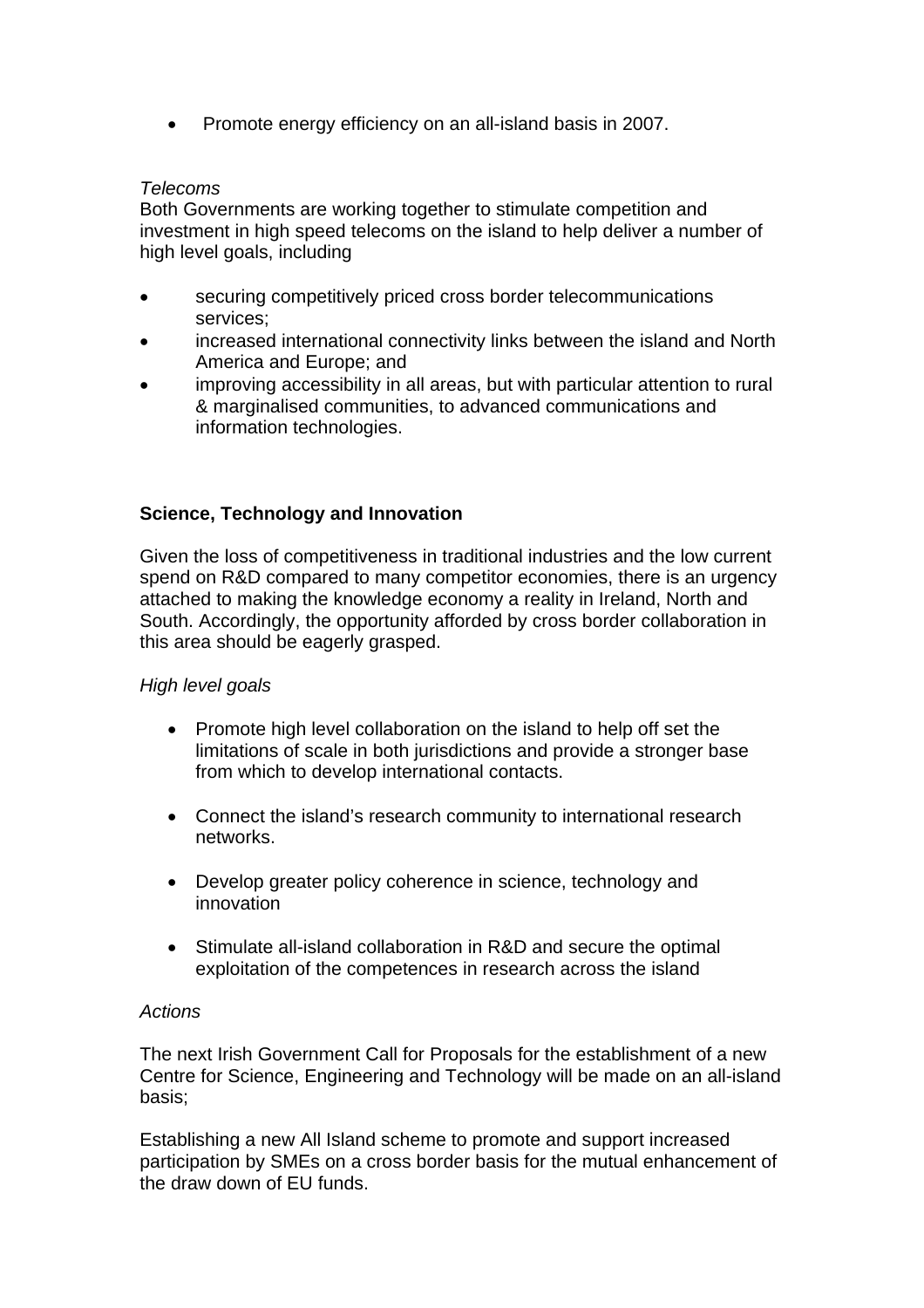Establishing arrangements so that companies throughout the island can develop collaborative relationships with research centres in the other jurisdiction in areas of mutual benefit.

All island mapping study of centres of research and technological development to facilitate greater collaboration between the institutions including technology and knowledge transfer

## **Trade, Tourism and Investment Promotion**

#### *High Level Goals*

- Maximise support to companies in foreign markets through pooling of resources overseas
- Develop the island's attractiveness to international investment by working together on enhancing the island's business environment
- Secure maximum collaboration in export promotion.
- Enhance the attractiveness of the island as a location for inward investment through collaborative action

#### *Actions*

Opening up of trade missions whether sponsored by Enterprise Ireland or Invest NI, to companies across the island.

Making the services of the overseas offices of Enterprise Ireland and Invest NI available to companies from across the island.

Enhanced collaboration between IDA and Invest NI in promoting the island for inward investment with an initial focus on collaboration around the business operating environment so as to enhance the attractiveness of the island for Foreign Direct Investment and other areas with potential for mutually beneficial collaboration, such as research, identifying best practice and sharing market information, to be further explored.

#### **Labour Market and Skills**

The changing nature of the global economy means that significant further investment is needs in the island's human capital. While much of this investment will be undertaken independently, North and South, there are areas where a co-ordinated response will produce better results.

*High level goals*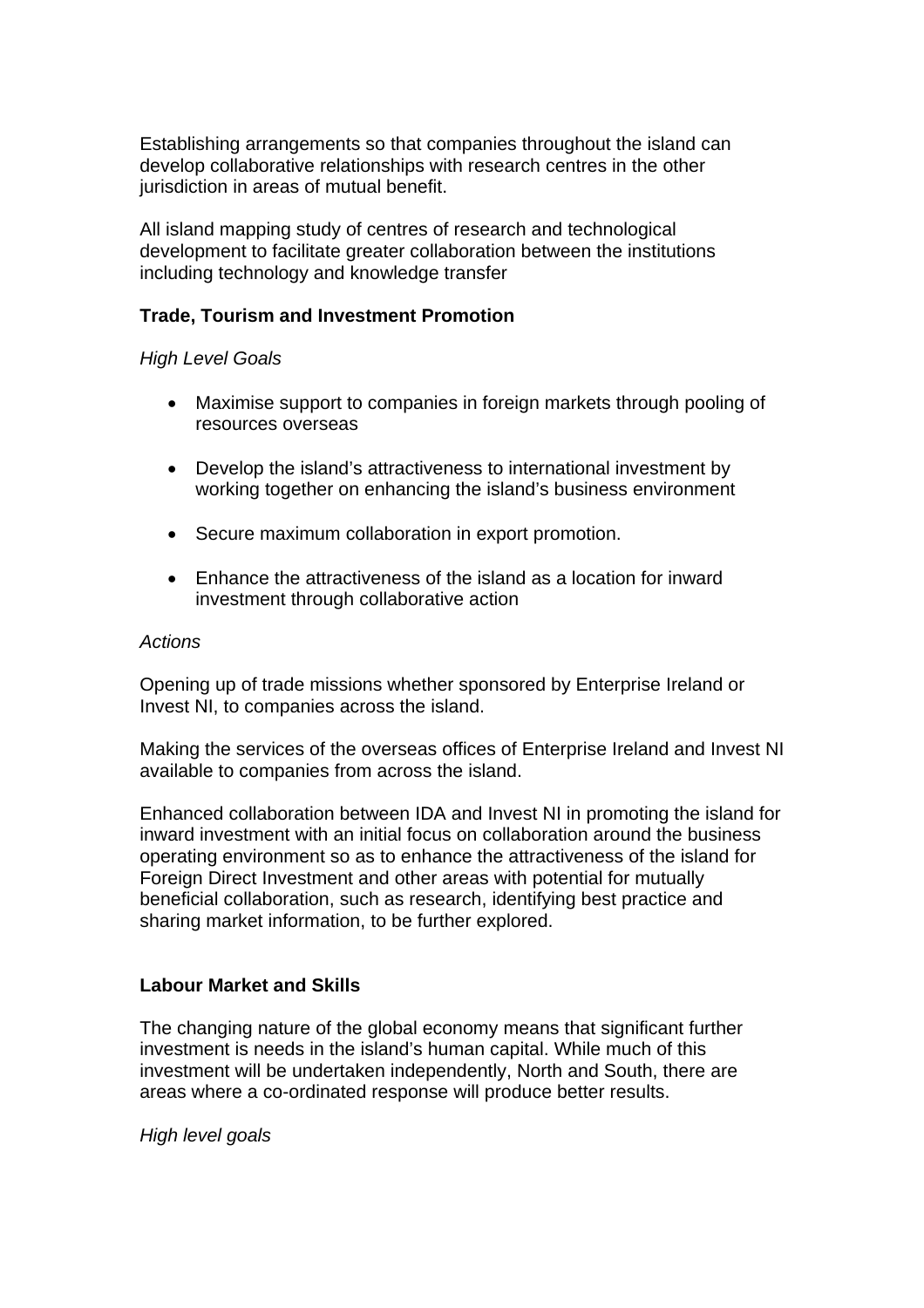- Enhance the efficiency of the island's labour market and ensure that sufficient and appropriate skills are in place to encourage sustained growth
- Develop greater policy coherence, underpinned by all-island skills mapping and forecasting
- Maximise opportunities for co-operation in further and higher education programmes on a cross border basis

#### *Actions*

Both skills expert groups working together to ensure that the evidence is available to underpin policies which will deliver the necessary workforce skills across the island;

Optimise the utilisation of the skills pool on the island, particularly in high growth sectors such as ICT and financial services.

Employment services North and South exploiting existing technology to improve information and access to job opportunities on an all island basis.

## **Enterprise and Business Development**

#### *High Level Goals*

- Stimulate entrepreneurship and start-ups on the island through allisland business/SME support programmes
- Create all-island business networks and clusters

#### *Actions*

Networks Conference taking place in January 2007 to develop an all-island approach to business development through knowledge exchange;

Targeted Skillnets Learning networks to be opened up on an all-island basis

Establishing a Cross-Border Entrepreneurship Initiative promoting entrepreneurship, business linkages and knowledge-sharing, involving Third Level colleges on both sides of the border.

## **Fiscal and Regulatory Issues**

The study recognises that fiscal issues are an important factor in economic competitiveness. Achieving the right balance between competitive taxes and adequate provision of public goods is a challenge faced by both Governments. In Northern Ireland, attention is focused on the need for fiscal measures, including a reduction in corporation tax, to stimulate economic growth. The study notes the recent recommendations from the Assembly's